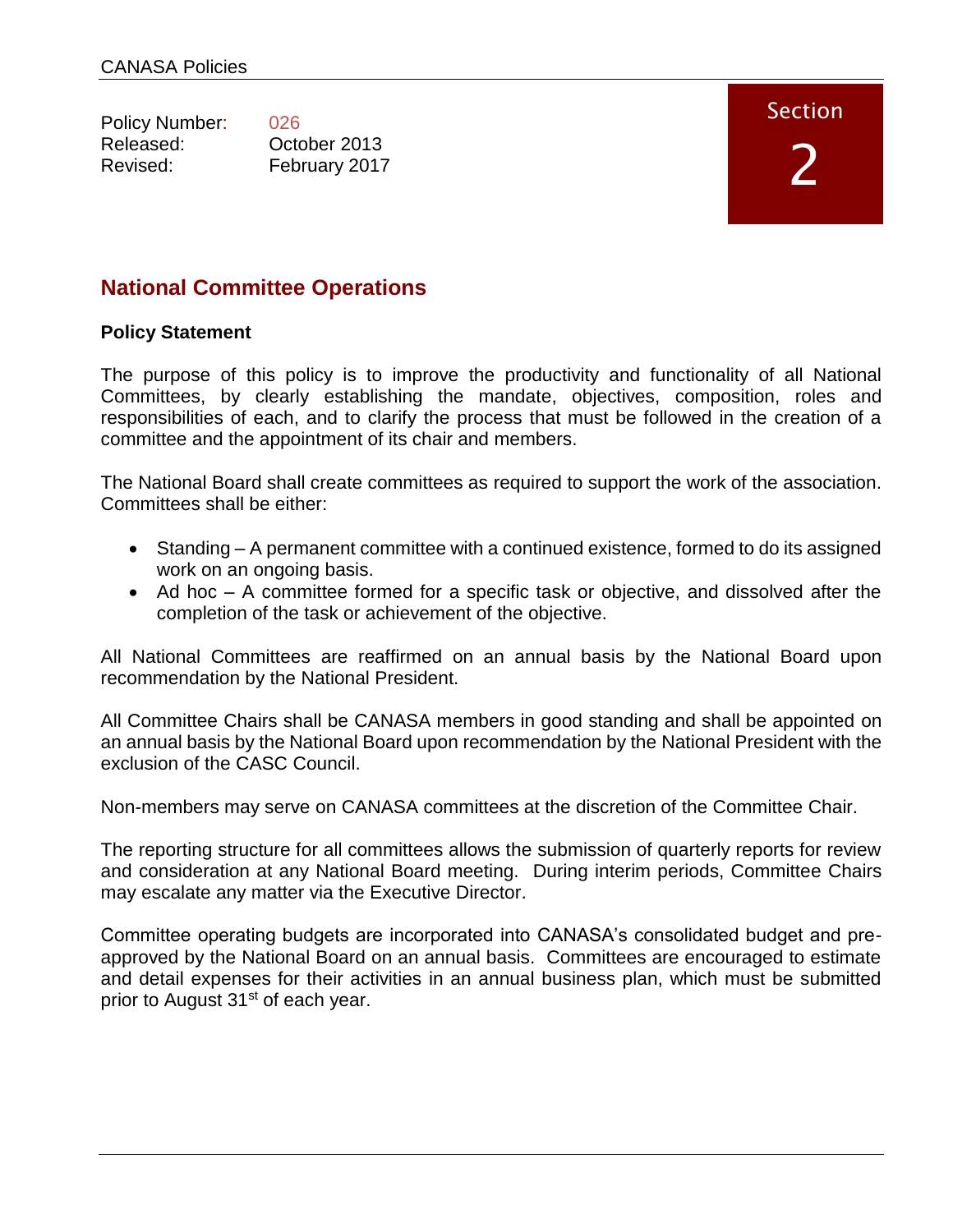## **1. Audit Committee**

| <b>Committee Type:</b> | Standing                                                                                                                                                                                                                                                                                             |
|------------------------|------------------------------------------------------------------------------------------------------------------------------------------------------------------------------------------------------------------------------------------------------------------------------------------------------|
| Chair:                 | Any CANASA member in good standing                                                                                                                                                                                                                                                                   |
| <b>Members:</b>        | At least one representative from the National Board, and one<br>member at large as selected by the committee chair. At least one<br>representative shall hold a recognized accounting designation. All<br>members should be independent, subject to exceptions as approved<br>by the National Board. |
| Term:                  | Each committee member shall serve one term of three years and a<br>maximum of one term in any given position on the committee.                                                                                                                                                                       |
|                        | <b>CANASA Staff Liaison:</b> Executive Director, Finance Manager                                                                                                                                                                                                                                     |
|                        | <b>Frequency of Meetings:</b> At least twice annually with the external auditors and at least one in-<br>camera meeting without the external auditors and staff<br>representatives.                                                                                                                  |

## **More information:**

### **Purpose/Mandate**

The Audit Committee shall liaise with the external auditor and to review related internal processes and financial results.

### **Scope**

- To review the effectiveness of the organization's internal financial control and risk management system.
- To review the independent audit process.
- To recommend the appointment and assessment of the performance of the auditor.
- To review the organization's process for monitoring compliance with laws and regulations affecting financial reporting.
- To review the organization's Fraud Prevention Policy.
- To review any other matters as defined in the By-laws.

### **Responsibilities**

### **Audit Committee**

 The Auditor is accountable to the National Board and the Audit Committee. The committee is responsible for overseeing the work of the Auditor. Any additional services provided by the Auditor must be approved by the Audit Committee.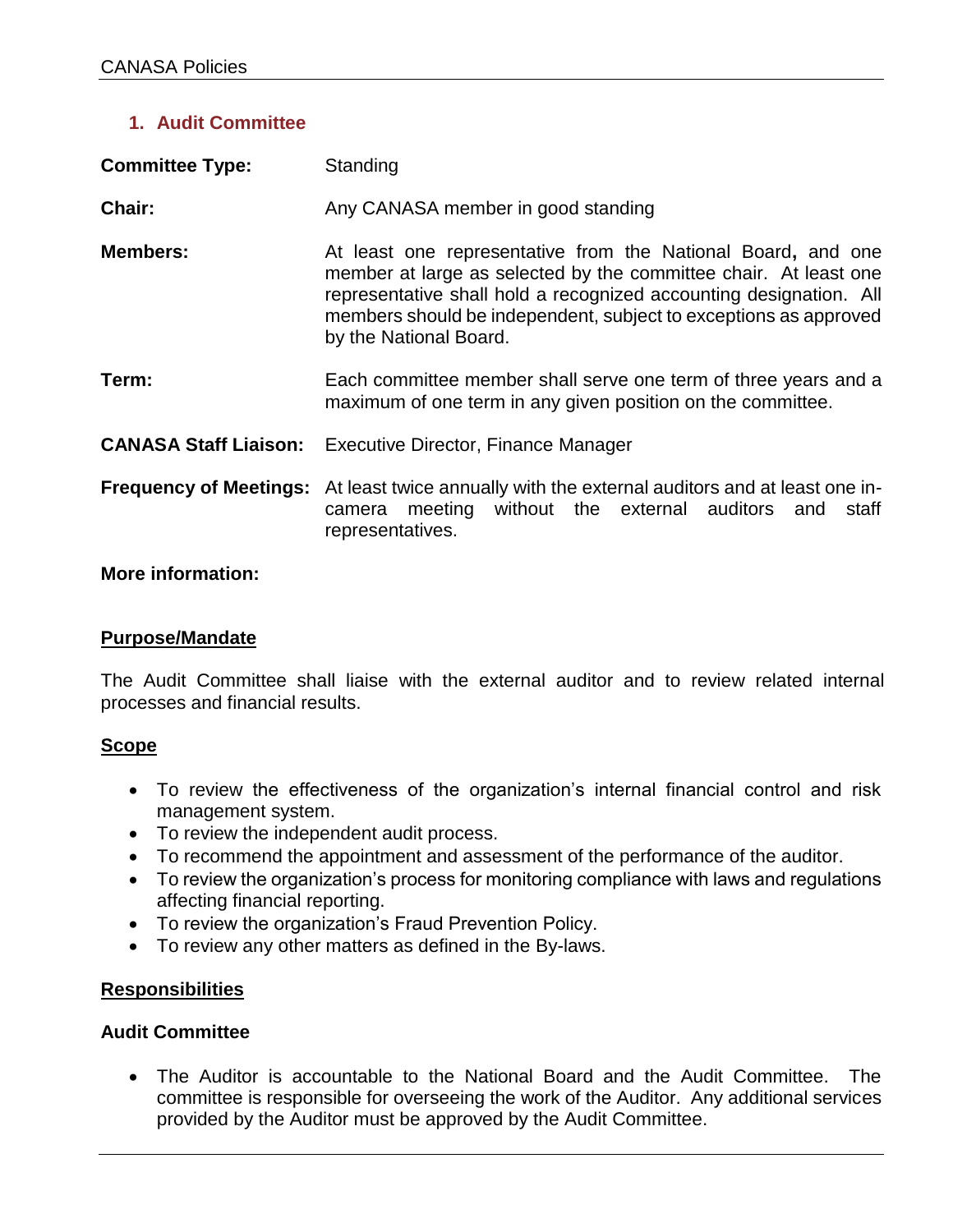- At least every 6 years, three quotes (can include the incumbent Auditor) for Auditing services must be obtained by the Audit Committee and considered for the following year's audit. This process will be implemented in 2013 after the audit has been completed. The committee will review submissions and make a recommendation to the Board and subsequently Membership at the AGM.
- Provide regular progress reports to the National Board.
- Investigate any financial matter, activity, or report. The Audit Committee will have access to the organization's external professionals to render advice and counsel (budget approval by Board required).
- Review the scope of the Auditor's annual audit, including major risk factors. Confirm that no limitations have been placed on the scope or nature of the audit procedure.
- Ensure audit scope includes a formal written statement that:
	- o Explains all relationships between the Auditor, the organization, and CANASA staff.
	- $\circ$  Confirms they concur with any audit adjustments
	- o Provides their judgment about the quality of the accounting principles and procedures, including internal controls, in place.
- Review the results of the audit of the financial statements and any changes to accounting principles in the year with the Auditor and Executive Director.
- Ensure the Auditor was provided access to all requested records, data, and information during their audit. Review any significant changes to the audit plan and any serious difficulties encountered during the audit.
- Review and approve annually-set material dollar amount prior to the audit.
- The minutes of the first annual committee meeting/call will disclose the committee's composition, relevant education and experience, non-CANASA business relationships (amongst committee members, Auditor, Executive Director, Finance Manager), and the policies and procedures for audit fees and non-audit services.

### **Executive Director and Staff**

- Any processes and accounting policies that impact financial statements must be disclosed and approved by the Audit Committee prior to the change being made, based on the annually set and agreed upon material dollar amount recommended by the Auditor and approved by the Audit Committee.
- Discuss with the Audit Committee the quality of the organization's financial and accounting personnel, as well as the Auditor's responsiveness.
- Review "whistle blowing" procedures for the confidential, anonymous submission by employees of the Association regarding questionable accounting or auditing matters. Review any financial concerns that might have been received, current status and resolution if one has been reached.

### **National Board**

- Receive regular progress reports from the Audit Committee.
- On behalf of CANASA, the National President shall annually execute the Auditor's "Letter of Engagement".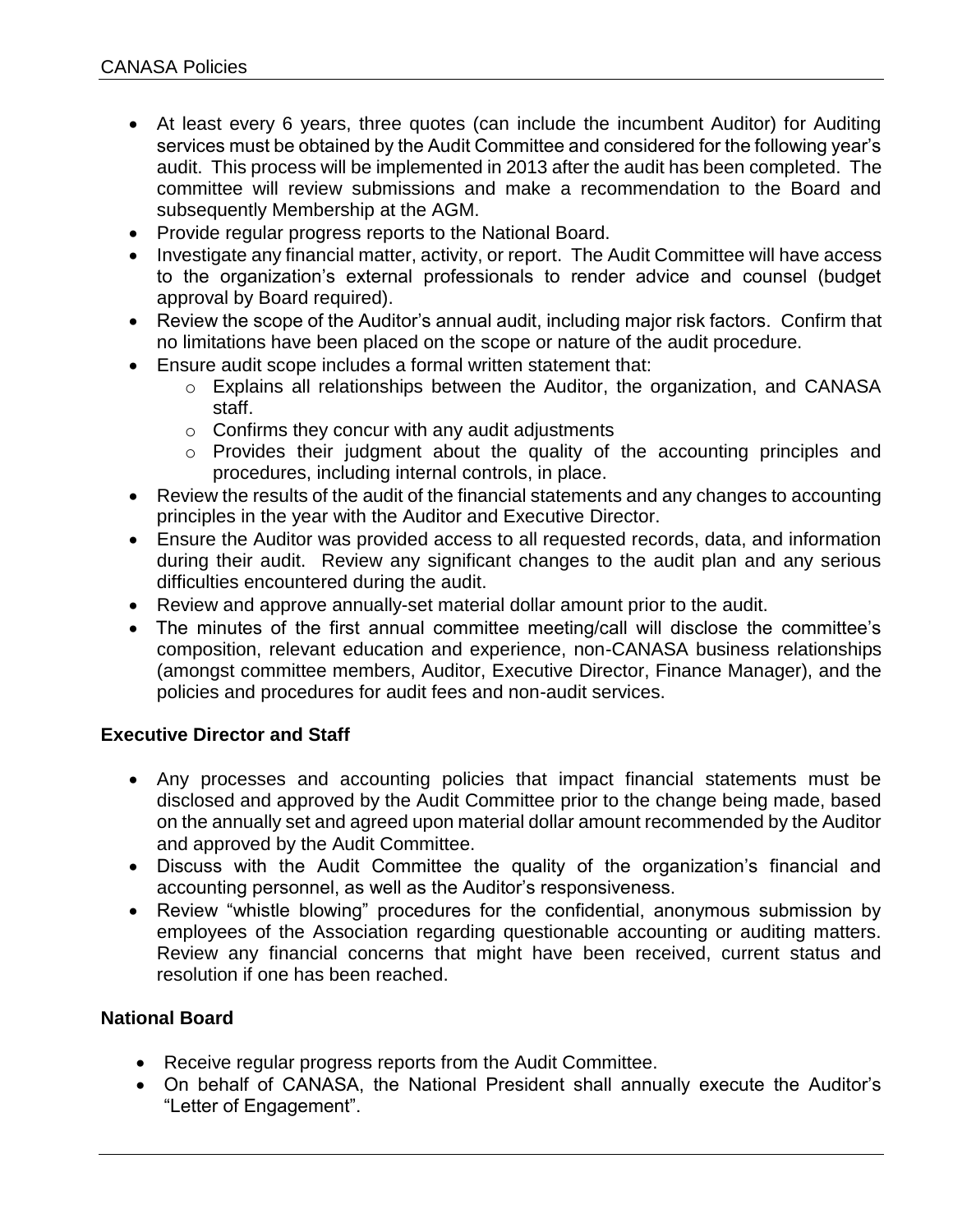The Board must approve the annual audited financial statements and review interim financial statements on a quarterly basis. The President and the Treasurer shall sign the audited Financial Statements once approved by the National Board of Directors

# **Reporting**

- The committee must review and approve the financial statements for accuracy, including the Auditor's notes.
- The committee and Auditor must review and approve any publication of the financial statements for accuracy prior to distribution to members e.g. Annual Report, AGM Handout
- The committee must ensure that procedures are in place for the public disclosure of financial results to the members.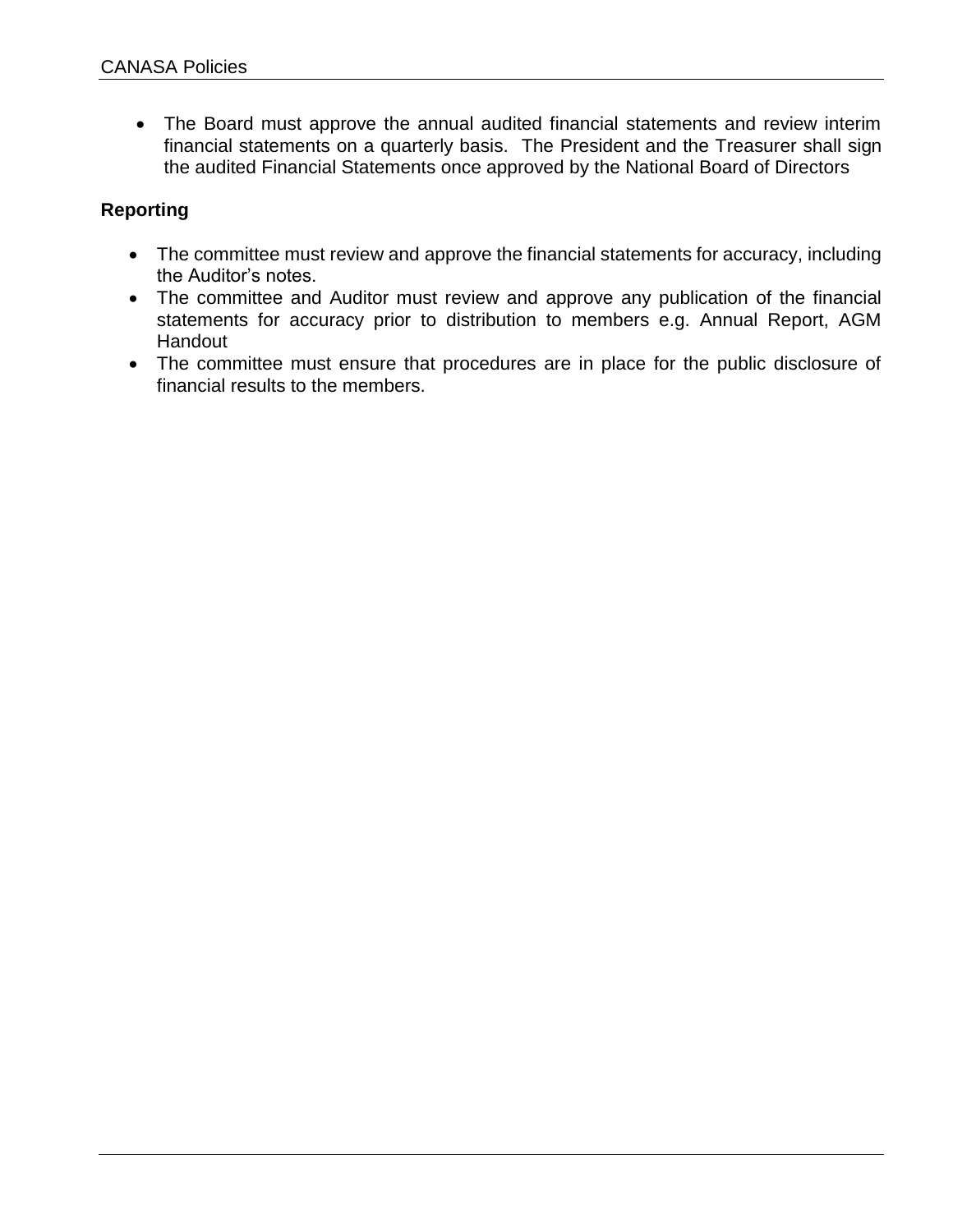## **2. By-Law and Policy Committee**

| <b>Committee Type:</b>    | Standing                                                                 |
|---------------------------|--------------------------------------------------------------------------|
| Chair:                    | Any CANASA member in good standing                                       |
| <b>Committee Members:</b> | Unrestricted                                                             |
|                           | <b>CANASA Staff Liaison:</b> Executive Director, Board & Council Liaison |
|                           | <b>Frequency of Meetings:</b> Quarterly or more if required              |
| More information:         | National By-law, Canada Not-for-profit Corporation Act                   |

#### **Purpose/Mandate**

The By-Law and Policy Committee shall govern CANASA's National By-law and policies to ensure they are accurate and effective, and in alignment with the Canada Not-for-profit Corporations Act.

#### **Responsibilities**

The responsibilities of the By-Law and Policy Committee may include:

- To review, evaluate, and recommend changes to the by-law and policies as required to support the work of the organization and to ensure compliance with applicable legislation.
- To research, develop and recommend new policies as requested by the National Board.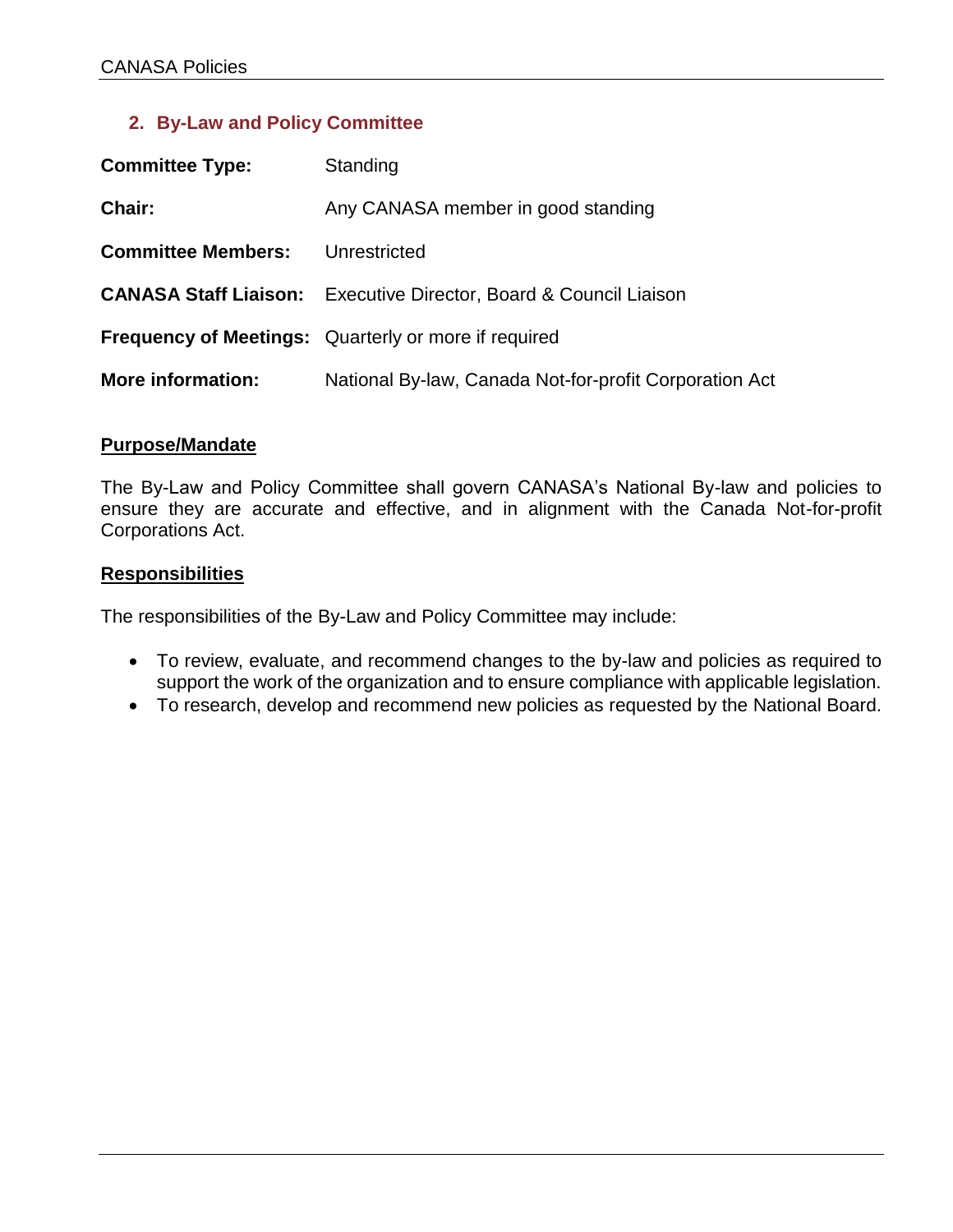# **3. Canadian Accredited Security Contractor (CASC) Governing Body**

| <b>Committee Type:</b>       | Standing                                                                                                                                                                                                                                                                                                                                                                                                                                                                                                                                                                                                                                                                                                                                                                                                                                                                                                                                                                                                                                                                                                                                                                                              |
|------------------------------|-------------------------------------------------------------------------------------------------------------------------------------------------------------------------------------------------------------------------------------------------------------------------------------------------------------------------------------------------------------------------------------------------------------------------------------------------------------------------------------------------------------------------------------------------------------------------------------------------------------------------------------------------------------------------------------------------------------------------------------------------------------------------------------------------------------------------------------------------------------------------------------------------------------------------------------------------------------------------------------------------------------------------------------------------------------------------------------------------------------------------------------------------------------------------------------------------------|
| Chair:                       | Appointed by the National President                                                                                                                                                                                                                                                                                                                                                                                                                                                                                                                                                                                                                                                                                                                                                                                                                                                                                                                                                                                                                                                                                                                                                                   |
| <b>Committee Members:</b>    | No less than seven and no more than 15 members. At all times<br>the composition of the Committee shall have the following<br>maximum representation: One Committee Chair; One National<br>Board Representative. In cases where the Chair does not sit on the<br>National Board of Directors, the National Board of Directors shall<br>appoint a representative to serve as representative; Up to two<br>members shall represent stakeholders interest groups (such as<br>Crime Stoppers, Crime Prevention Groups); Up to three members<br>shall represent fire and law enforcement agencies (such as Police<br>Chief, alarm coordinators, police board representatives); Up to four<br>senior representatives of accredited companies (Owner, principal,<br>senior leadership); Up to two representatives from government or<br>government agencies (such as Ministry of Justice, Registrar); Up to<br>two public representatives (such as home owners association,<br>property managers). Each Committee member shall represent only<br>one group. Change in employment shall not affect Committee<br>members once appointed and they shall remain in their position<br>until the end of their term. |
| <b>CANASA Staff Liaison:</b> | Executive Director, Director, Marketing & Membership Services                                                                                                                                                                                                                                                                                                                                                                                                                                                                                                                                                                                                                                                                                                                                                                                                                                                                                                                                                                                                                                                                                                                                         |
|                              | <b>Frequency of Meetings:</b> Quarterly or more as required                                                                                                                                                                                                                                                                                                                                                                                                                                                                                                                                                                                                                                                                                                                                                                                                                                                                                                                                                                                                                                                                                                                                           |
| <b>More information:</b>     | <b>CASC Constitution</b>                                                                                                                                                                                                                                                                                                                                                                                                                                                                                                                                                                                                                                                                                                                                                                                                                                                                                                                                                                                                                                                                                                                                                                              |

### **Purpose/Mandate**

The CASC Governing Body shall provide a program based upon best practices and a code of ethics that quantifies, tracks, arbitrates and rewards members through accreditation. The Governing Body shall be responsible for all aspects of the program including strategic direction, finance and appeals.

### **Responsibilities**

- To actively endorse and promote the CASC program to government officials, the general public, industry and non-industry professionals where possible
- To set the policy and philosophy of the CASC program
- To approve the criteria of the CASC program and its standards
- To review the mission and vision statements periodically to evaluate whether changes and/or deletions and/or additions are necessary in light of economic, political or market changes
- To assume fiduciary responsibility for the CASC program and to prepare/submit for approval an annual budget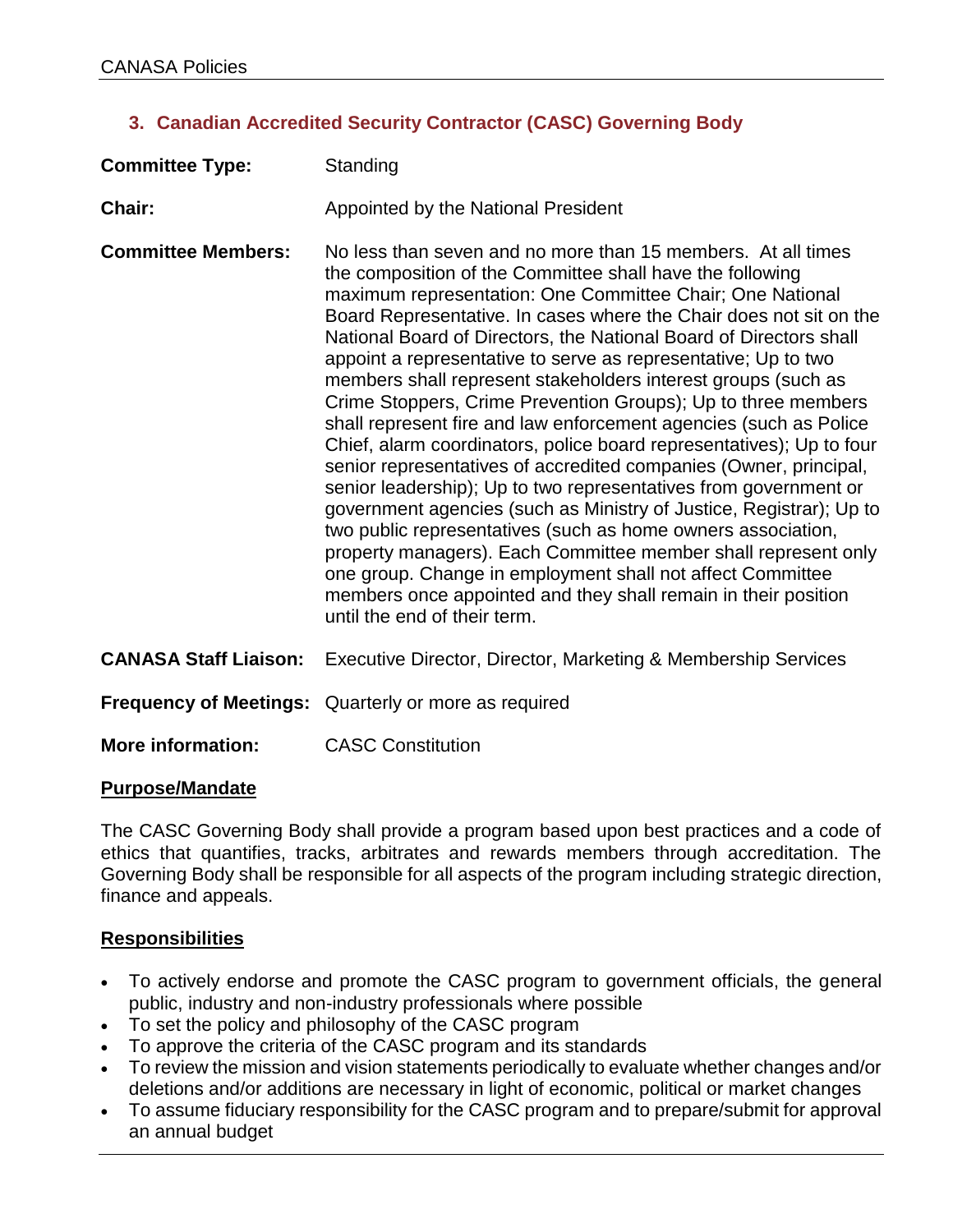- To evaluate the performance of the CASC Council quarterly and to recommend changes, if necessary
- To evaluate the Governing Body's own performance quarterly and to recommend changes, if necessary
- To evaluate and make decisions on appeals of decisions made by the CASC Council
- To actively maintain the integrity of CASC program at all times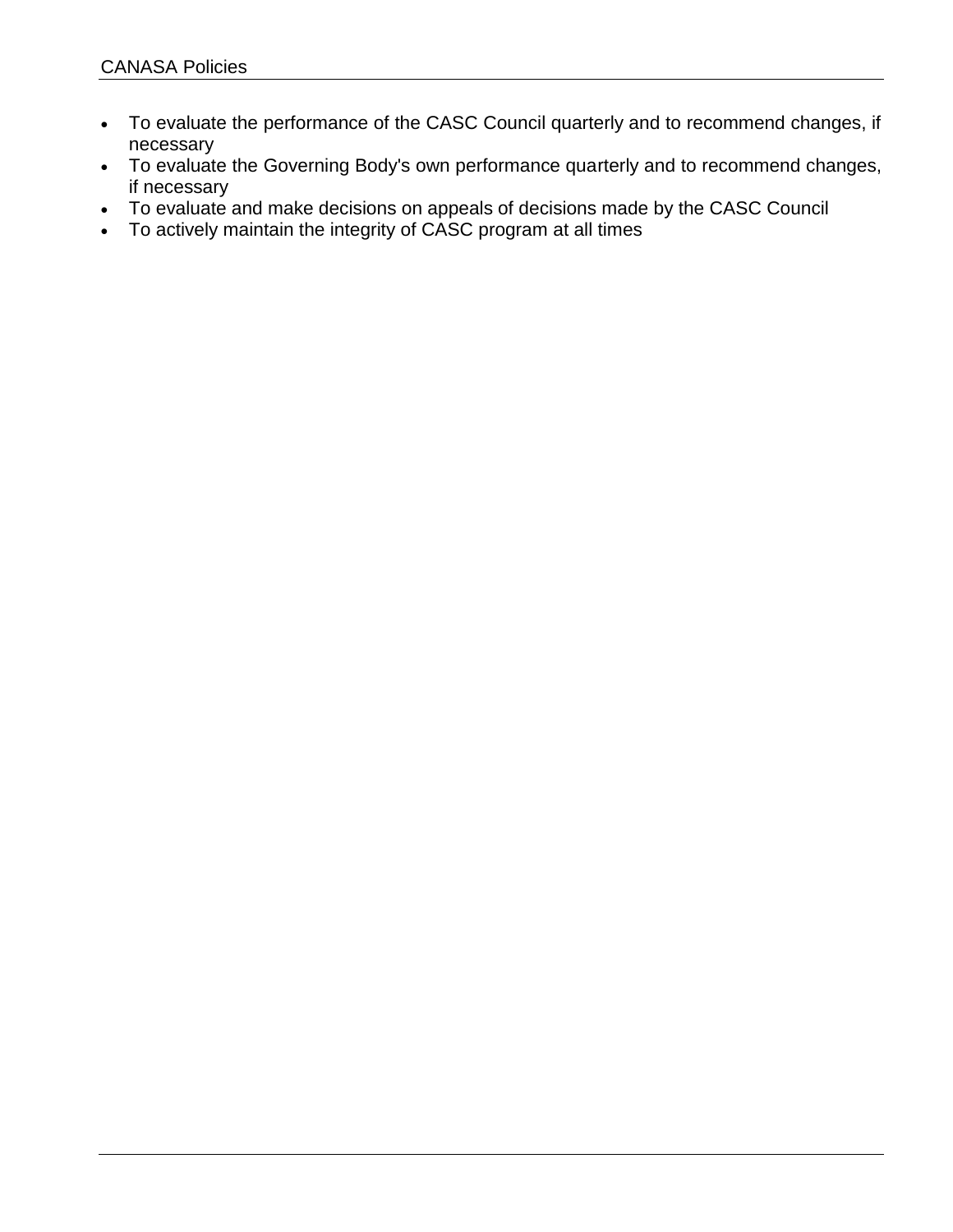# **4. Canadian Accredited Security Contractor (CASC) Council**

| <b>Committee Type:</b> | Standing                                      |
|------------------------|-----------------------------------------------|
| <b>Chair:</b>          | Appointed by majority vote of Council members |

- **Committee Members:** No less than seven and no more than 15 members. At all times the composition of the CASC Council shall have the following maximum representation: Two appointed representatives from the CASC Standing Committee which cannot be the CASC Committee Chair or National Board representative; Up to two members shall represent stakeholder interest groups (such as Crime Stoppers, Crime Prevention Groups); Up to three members shall represent fire and law enforcement agencies (such as Police Chief, alarm coordinators, police board representatives); Up to four representatives of accredited companies (Owner, principal, senior leadership); Up to two representatives from government or government agencies (such as Ministry of Justice, Registrar); Up to two public representatives (such as home owners association, property managers); Each Council member shall represent only one group. Change in employment shall not affect Council members once appointed and they shall remain in their position until the end of their term.
- **CANASA Staff Liaison:** Executive Director, Director, Marketing & Membership Services

**Frequency of Meetings:** Six times annually or more if required

**More information:** CASC Constitution

#### **Purpose/Mandate**

The Council shall supervise the affairs of the CASC Program. The Council will report to the CASC Governing Body and will develop strategic goals, criteria and standards of the program.

### **Responsibilities**

The responsibilities of the CASC Council may include:

- To actively endorse and promote the CASC program to government officials, the general public, industry and non-industry professionals through information sessions
- To develop strategic goals for CASC program
- To review and make decisions based upon information received from the audit subcontractor(s)
- To develop an escalation process for issues which may arise from time to time
- To review criteria periodically to evaluate whether changes and/or deletions and/or additions are necessary in light of economic, political or market changes
- To ensure revenues and expenditures meet annual budget targets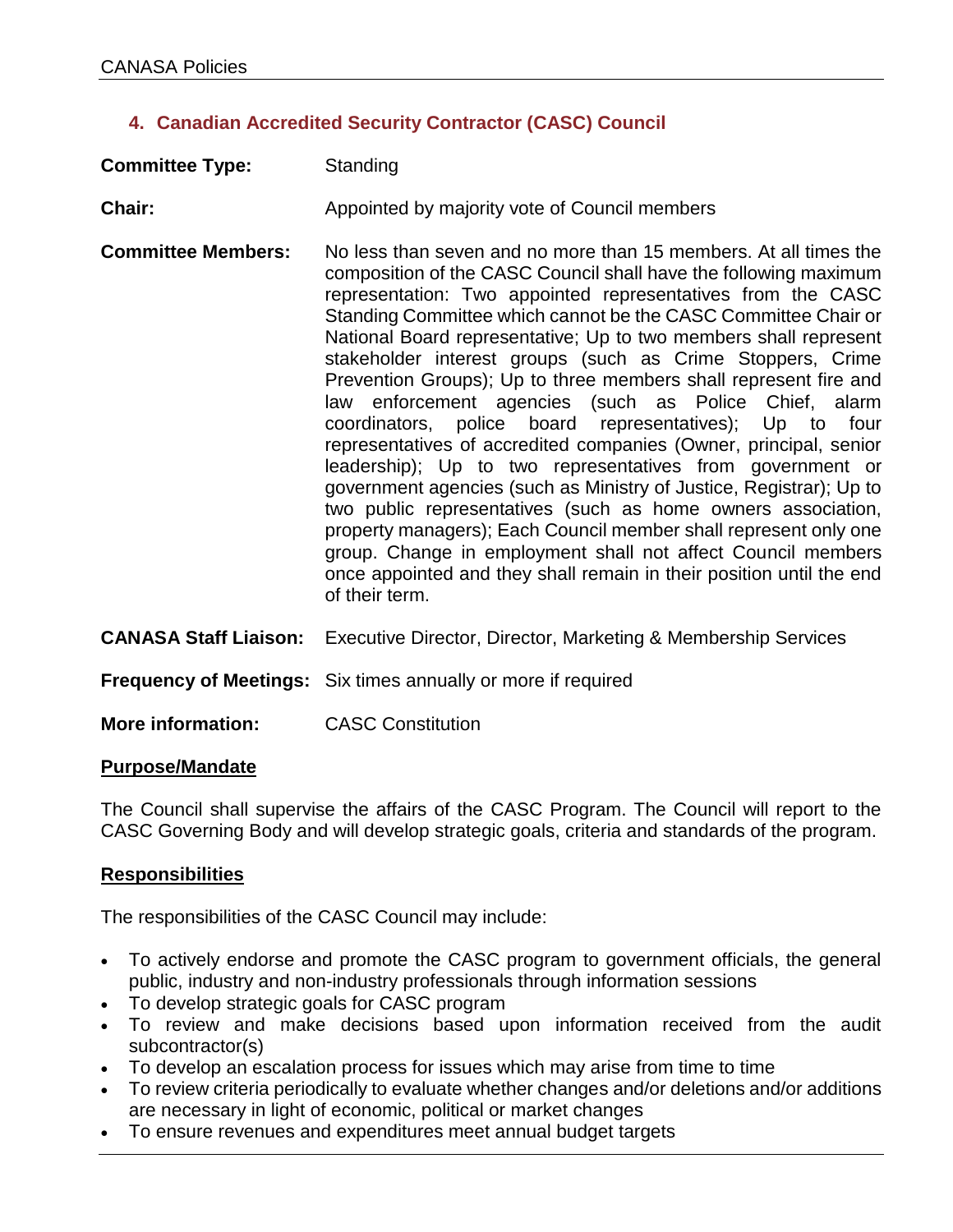- To report on the status of the CASC program to the CASC Governing Body on a quarterly basis
- To actively maintain the integrity of CASC program at all times
- To create the improving standards for the program
- To deal with end-user/consumer complaints involving CASC members
- To review CASC Council's own performance periodically
- To report to the CASC Governing Body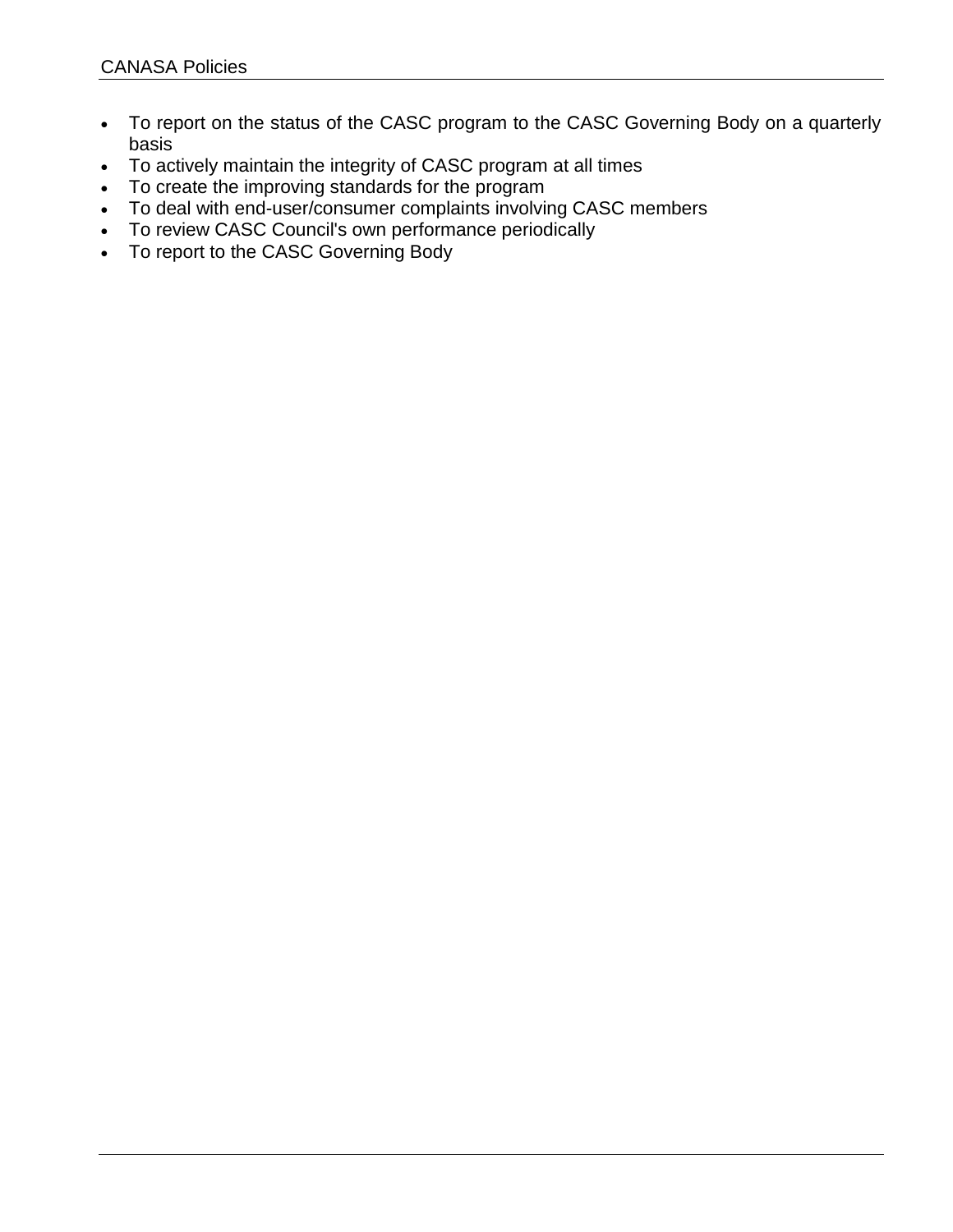## 5. **Education Committee**

| <b>Committee Type:</b>    | Standing                                                                 |
|---------------------------|--------------------------------------------------------------------------|
| Chair:                    | Any CANASA Member in good standing                                       |
| <b>Committee Members:</b> | Unrestricted                                                             |
|                           | <b>CANASA Staff Liaison:</b> Executive Director, Board & Council Liaison |
|                           | <b>Frequency of Meetings:</b> Quarterly or more if required              |
| <b>More information:</b>  | <b>End User Working Group Charter</b>                                    |

### **Purpose/Mandate**

The Education Committee shall promote and enhance the value of continuing education to CANASA members.

In order to achieve its goals, the National Education Committee is divided into two working groups which focus on different areas of knowledge:

- Technical Working Group
- End User Working Group

### **Responsibilities**

The responsibilities of the Education Committee may include:

- To ascertain the needs and wishes of the membership in regard to continuing professional education.
- To identify target markets for CANASA education (industry, end user, emergency services).
- To formulate a plan to assist the membership by enhancing their professional knowledge base by developing their skill sets and/or increasing their knowledge and understanding of substantive issues, through various forms of continuing education.
- To open channels of communication and cooperation with educational institutions involved in the provision of security related education or training.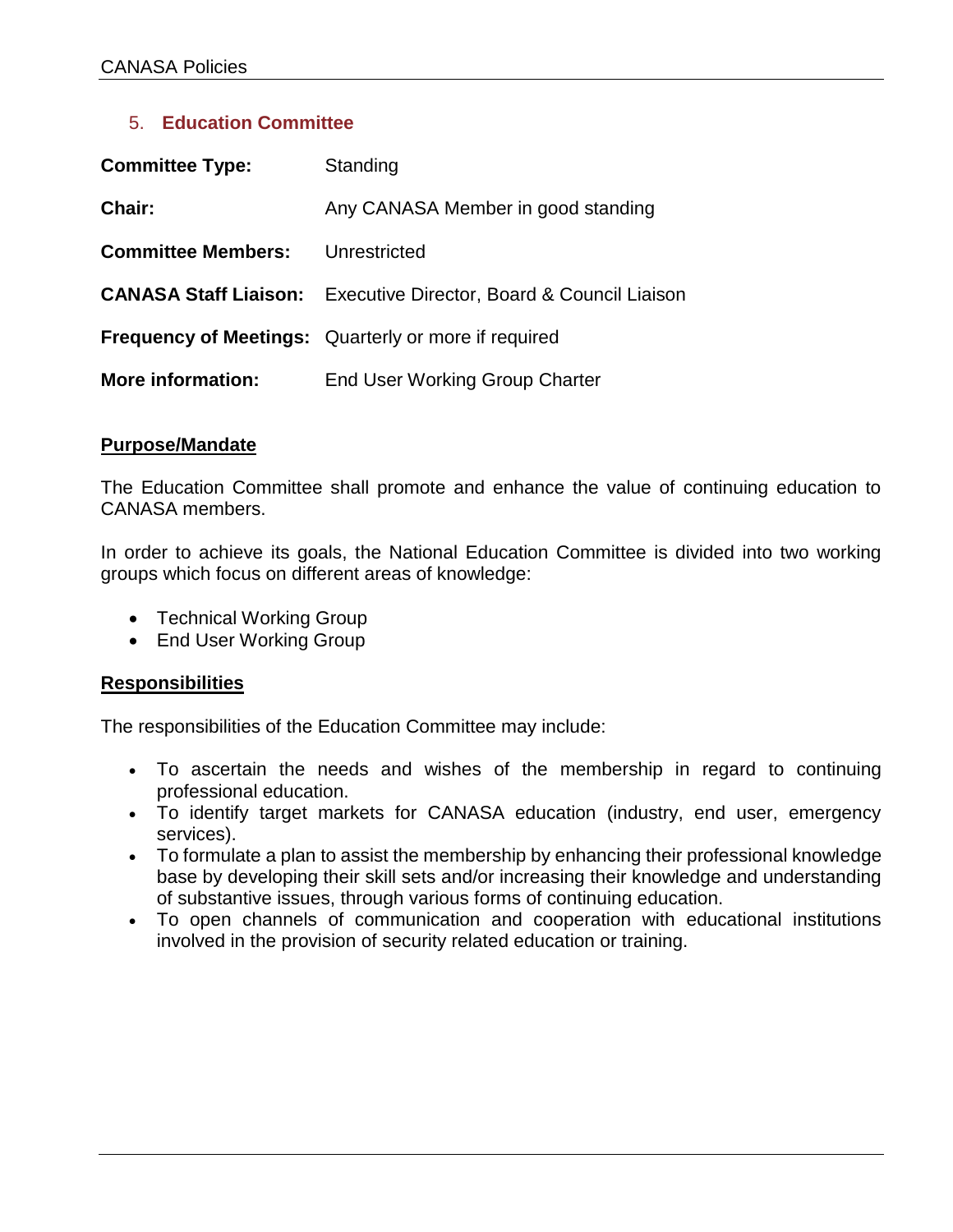## **6. Ethics Committee**

| <b>Committee Type:</b>                    | Standing                                                      |
|-------------------------------------------|---------------------------------------------------------------|
| Chair:                                    | Immediate Past President (or as determined by National Board) |
| <b>Committee Members:</b>                 | Past Presidents (or as determined by National Board)          |
| <b>CANASA Staff Liaison:</b>              | Executive Director, Board & Council Liaison                   |
| <b>Frequency of Meetings:</b> As required |                                                               |
| More info available:                      | <b>Ethics Policy</b>                                          |

### **Purpose/Mandate**

The Ethics Committee shall ensure that members adhere to the CANASA Code of Conduct.

#### **Responsibilities**

The Ethics Committee is responsible for confidentially reviewing and proposing resolutions for violations of CANASA's Code of Conduct. The Ethics Committee has the authority to discipline any member for violation of any provision of CANASA's Code of Ethics Policy.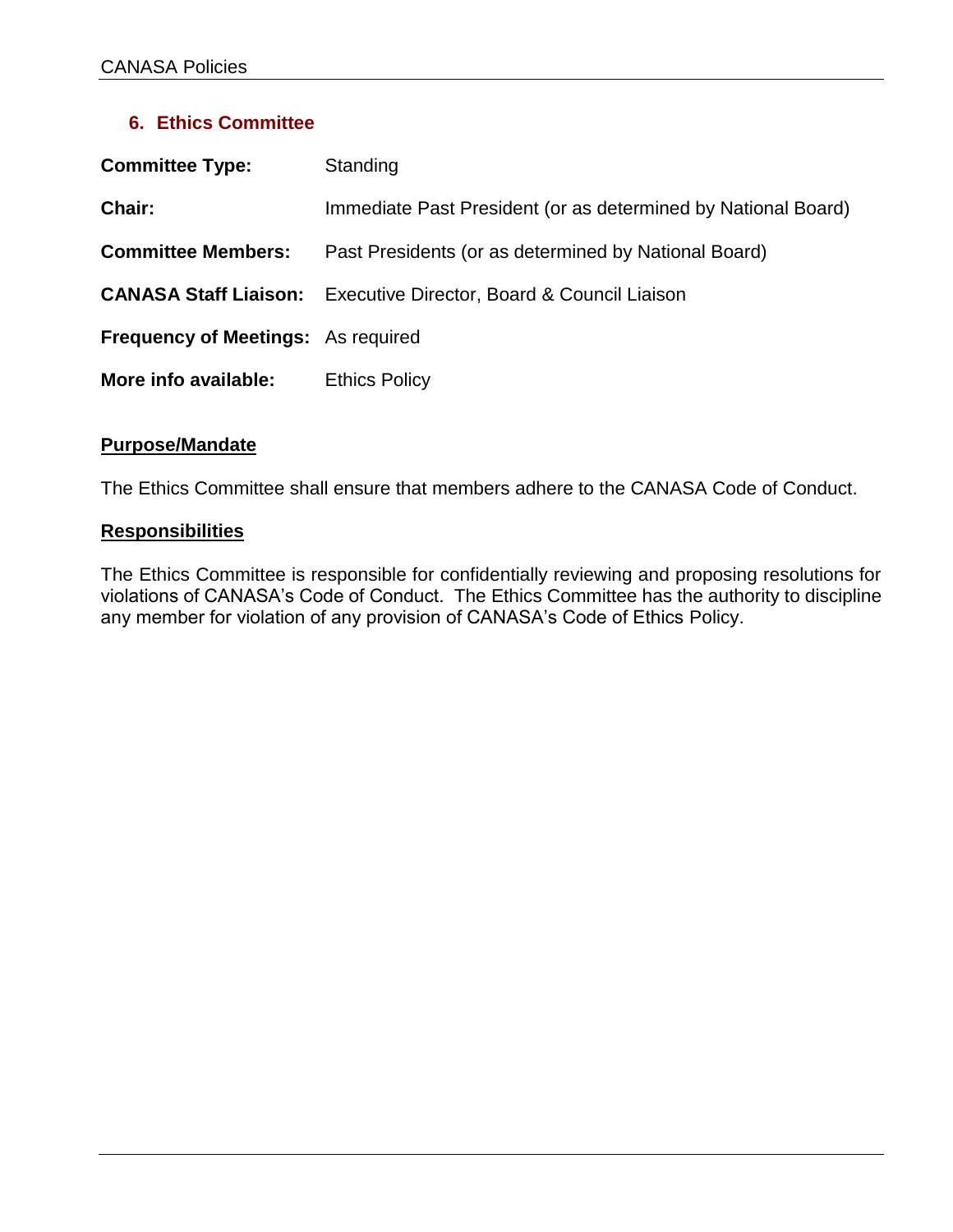## **7. Government Relations Committee**

| <b>Committee Type:</b>                                 | Standing                                                                  |
|--------------------------------------------------------|---------------------------------------------------------------------------|
| Chair:                                                 | Any CANASA member in good standing                                        |
| <b>Committee Members:</b>                              | Unrestricted                                                              |
|                                                        | <b>CANASA Staff Liaison:</b> Executive Director, Quebec Regional Director |
| <b>Frequency of Meetings:</b> Quarterly or as required |                                                                           |
| More information:                                      | None                                                                      |

#### **Purpose/Mandate**

The Government Relations Committee shall monitor, evaluate, and recommend positions on matters that have been determined to be of significance and importance to the membership, and prepare actions to advocate for changes at all level of Government when it is deemed necessary.

#### **Responsibilities**

The responsibility of the Government Relations Committee is to create and implement a tactical plan to guide CANASAs advocacy efforts:

- To establish a database of public sector stakeholders.
- To establish communication with each provincial agency related to legislation.
- To determine the areas of advocacy in which the Association should be involved i.e. Licensing, trade designation, technical competence.
- To determine the roles and responsibilities of National Board, Chapters & Committees in establishing the Association's position in the areas of advocacy.
- To determine the process for the allocation of funding and resources to advocacy activities.
- To determine the timeline and response process for future advocacy activities.
- To determine the type of advocacy activities (lobbying, marketing campaign etc.) the Association will and will not engage in.
- To define future funding and staffing requirements.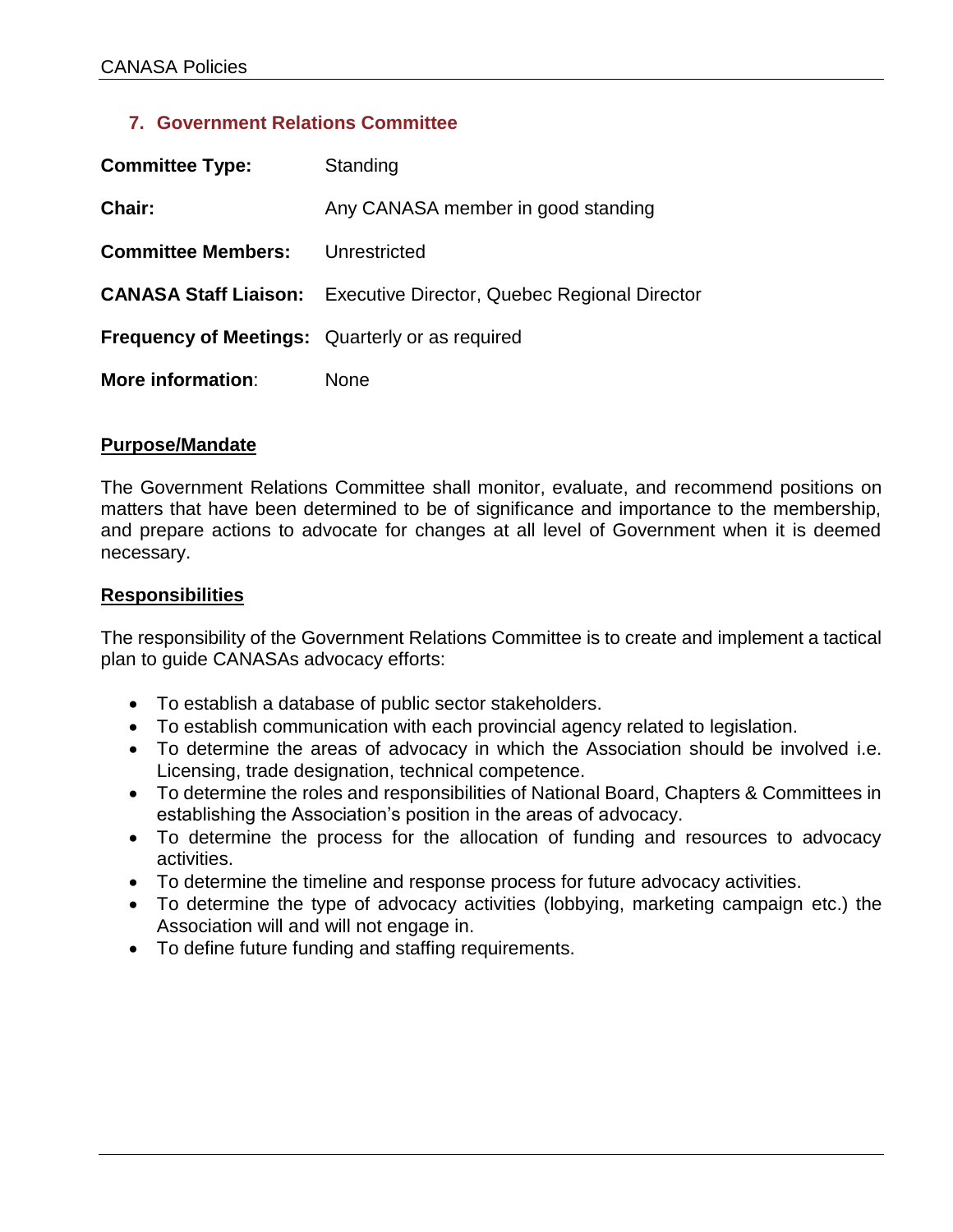# **8. Leadership Forum**

| <b>Committee Type:</b>                | Standing                                                                                |
|---------------------------------------|-----------------------------------------------------------------------------------------|
| Chair:                                | Any CANASA Member in good standing                                                      |
| <b>Committee Members:</b>             | One member from each Regional Council, as voted on by<br>corresponding Regional Council |
|                                       | <b>CANASA Staff Liaison:</b> Executive Director, Board & Council Liaison                |
| <b>Frequency of Meetings: Monthly</b> |                                                                                         |

### **Purpose/Mandate**

The Leadership Forum was formed due to a desire and need for increased communication and collaboration between CANASA councils on a national level.

#### **Responsibilities**

The Leadership Forum will continue to bring together a representative of each regional council to discuss strategy, to ensure that our message is uniform and to build action items and goals which are reviewed annually based on the national and individual needs of each respective council/member and the directives of the National Board.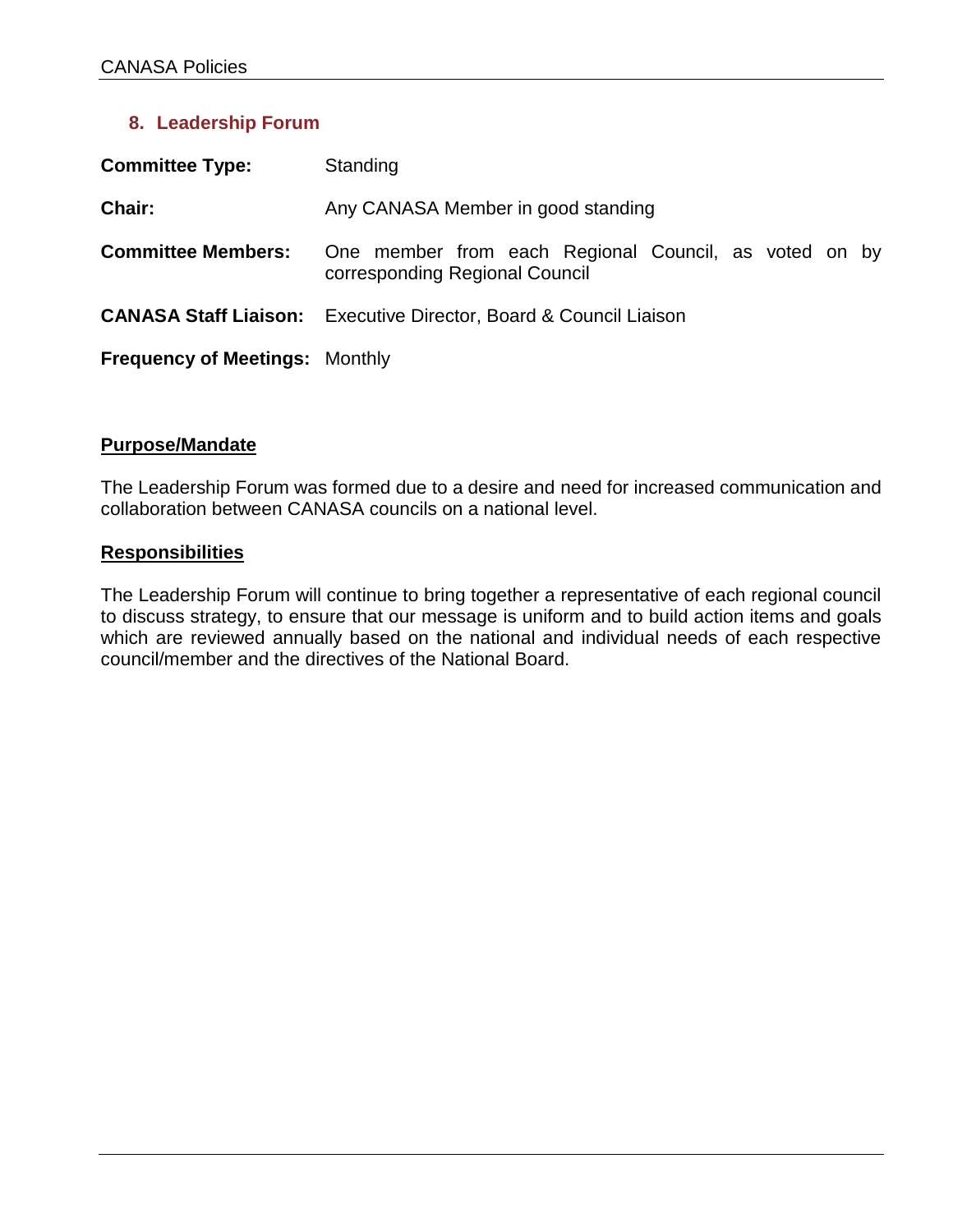## **9. Membership Committee**

| <b>Committee Type:</b>       | Standing                                                      |
|------------------------------|---------------------------------------------------------------|
| <b>Chair:</b>                | Any CANASA Member in good standing                            |
| <b>Committee Members:</b>    | Unrestricted                                                  |
| <b>CANASA Staff Liaison:</b> | Executive Director, Director, Marketing & Membership Services |
|                              | <b>Frequency of Meetings:</b> Quarterly or more if required   |
| More info available:         | Membership Policy #014                                        |

### **Purpose/Mandate**

The Membership Committee shall provide guidance when required to the Director, Marketing & Membership Services on membership recruitment and retention strategies and planning.

### **Responsibilities**

The responsibilities of the Membership Committee may include:

- To review yearly membership services plans and provide feedback and guidance
- To help identify and recommend future recruitment and retention strategies
- To advise on future or potential member benefits
- To review, when necessary, membership categories and structures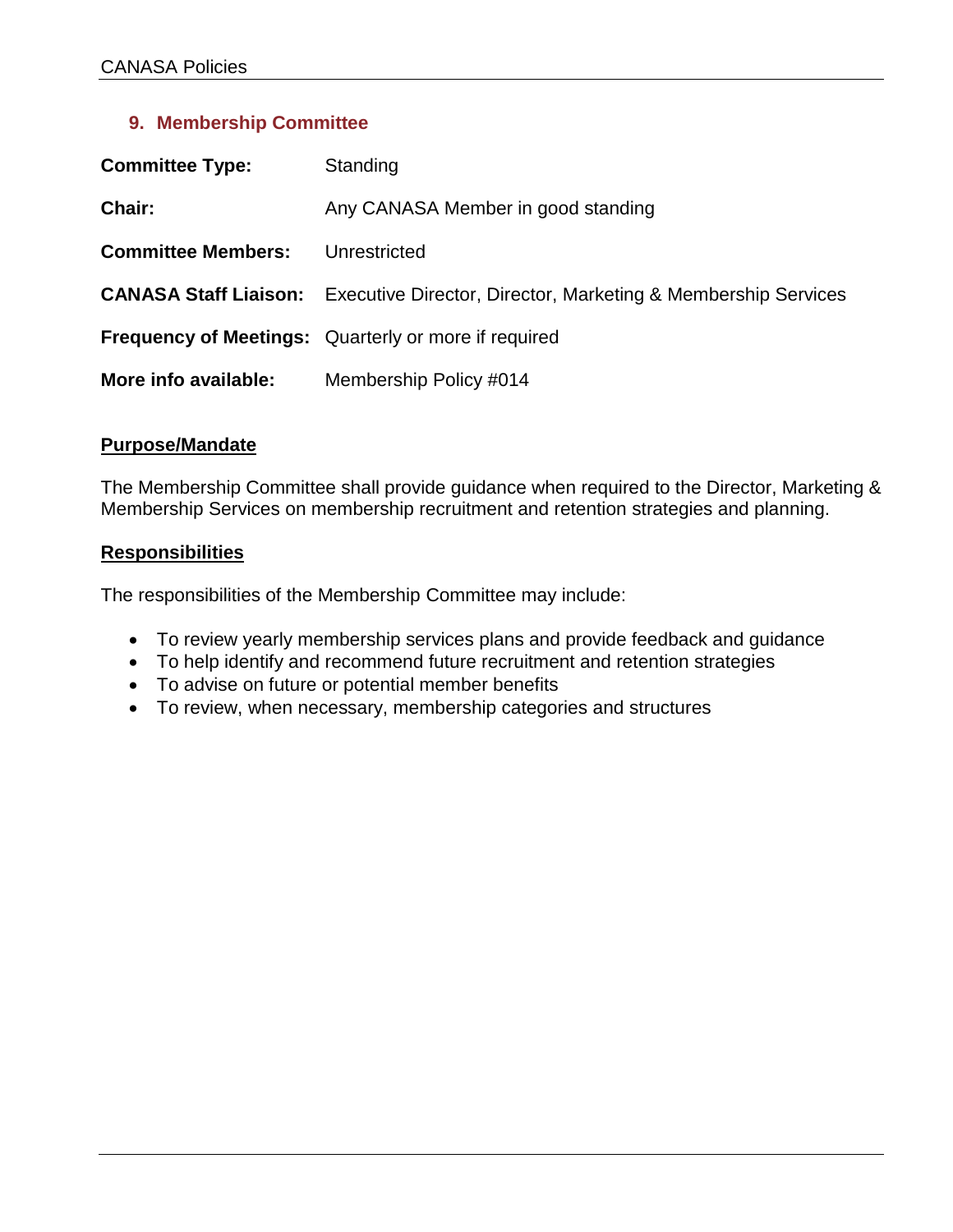## **11.Monitoring Station Committee**

| <b>Committee Type:</b>                        | Standing                                              |
|-----------------------------------------------|-------------------------------------------------------|
| Chair:                                        | Any CANASA member in good standing                    |
| <b>Committee Members:</b>                     | Unrestricted                                          |
|                                               | <b>CANASA Staff Liaison:</b> Quebec Regional Director |
| Frequency of Meetings: Monthly or as required |                                                       |
| More information:                             | None                                                  |

### **Purpose/Mandate**

The Monitoring Station Committee shall share information, develop, propose, and present solutions that will improve monitoring station practices.

#### **Responsibilities**

The responsibilities of the Monitoring Station Committee may include:

- To interface with the Government Relations/Advocacy Committee to determine the responsibilities and authority for communication with local, provincial and Federal authorities, telecommunications industry and others.
- To establish and maintain cooperative relationships between monitoring stations in a mutually beneficial manner.
- To create of networking opportunities for monitoring stations.
- To create educational forums.
- To work closely with other sister associations such as CSAA to ensure consistency and best practices.
- To review and discuss any monitoring station related issues, best practices, standards etc.
- To advocate for industry standards for prompt, accurate and cost-effective dispatch services and to review and revise existing polices.
- To establish education and training standards of the monitoring industry to ensure professionalism with the security industry.
- To monitor and ensure dissemination of important information regarding municipal bylaws, false alarm fines, ULC standards.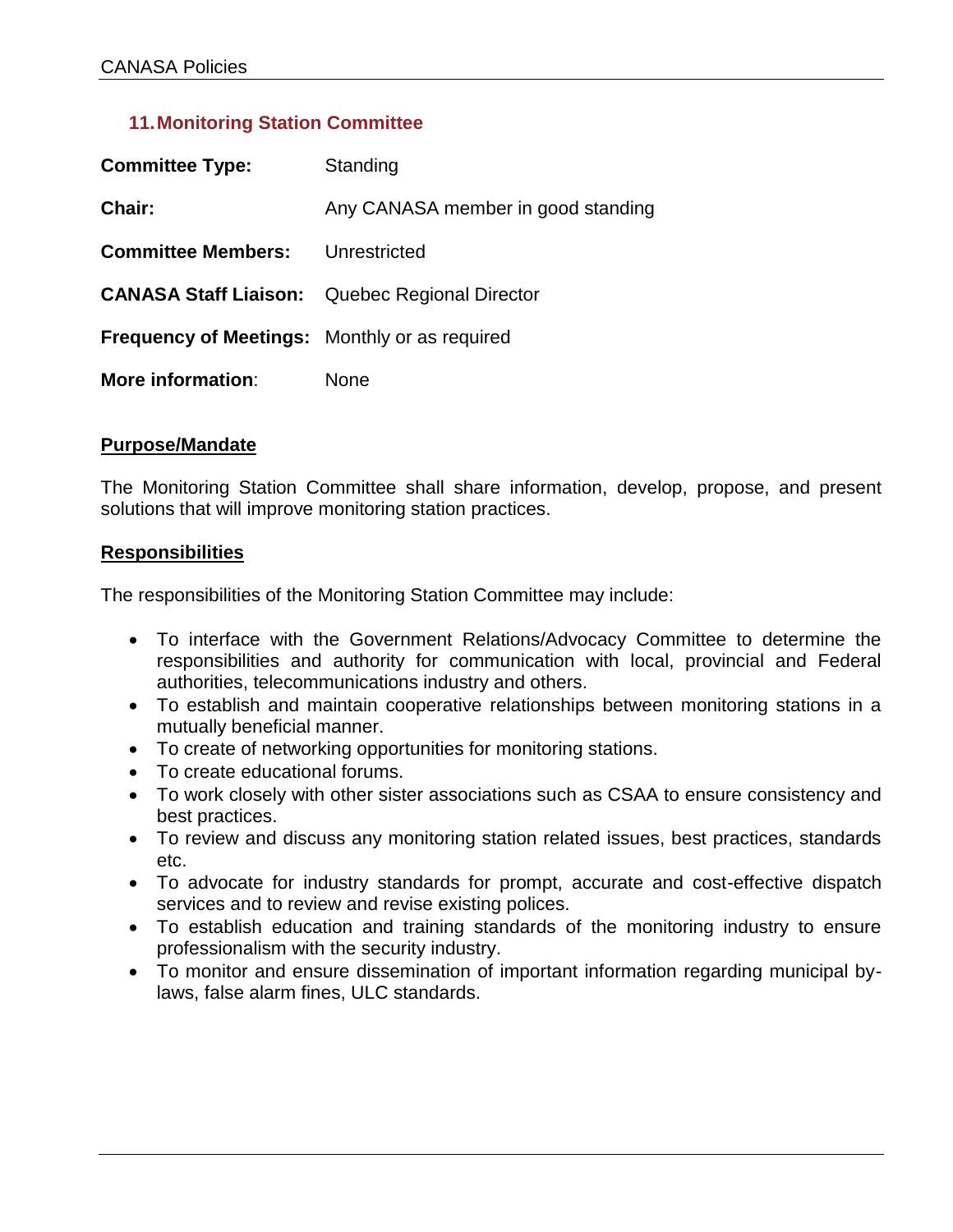## **12. Nominating Committee**

| <b>Committee Type:</b>    | Standing                                                                 |
|---------------------------|--------------------------------------------------------------------------|
| Chair:                    | Any CANASA member in good standing                                       |
| <b>Committee Members:</b> | Maximum of 4 CANASA members in good standing (not including<br>Chair)    |
|                           | <b>CANASA Staff Liaison:</b> Executive Director, Board & Council Liaison |
|                           | <b>Frequency of Meetings:</b> Quarterly or more if required              |
| <b>More information:</b>  | <b>CANASA By-Law</b>                                                     |

### **Purpose/Mandate**

The Nominating Committee shall receive, review and recommend nominations of candidates for election and/or appointments to the National Board.

### **Responsibilities**

The responsibilities of the Nominating Committee may include:

- To work actively throughout the year to seek individuals who may be interested in serving on the National Board
- To receive and review nominations for positions on the National Board
- To ensure nominated candidates comply with election criteria as defined in section 4.2 of CANASA's national by-law
- To confirm candidates willingness to stand for election/appointment
- To make recommendations for candidates for all National Board positions
- To make recommendations for the positions of National President, First Vice-President and Secretary/Treasurer, following election of the National Board.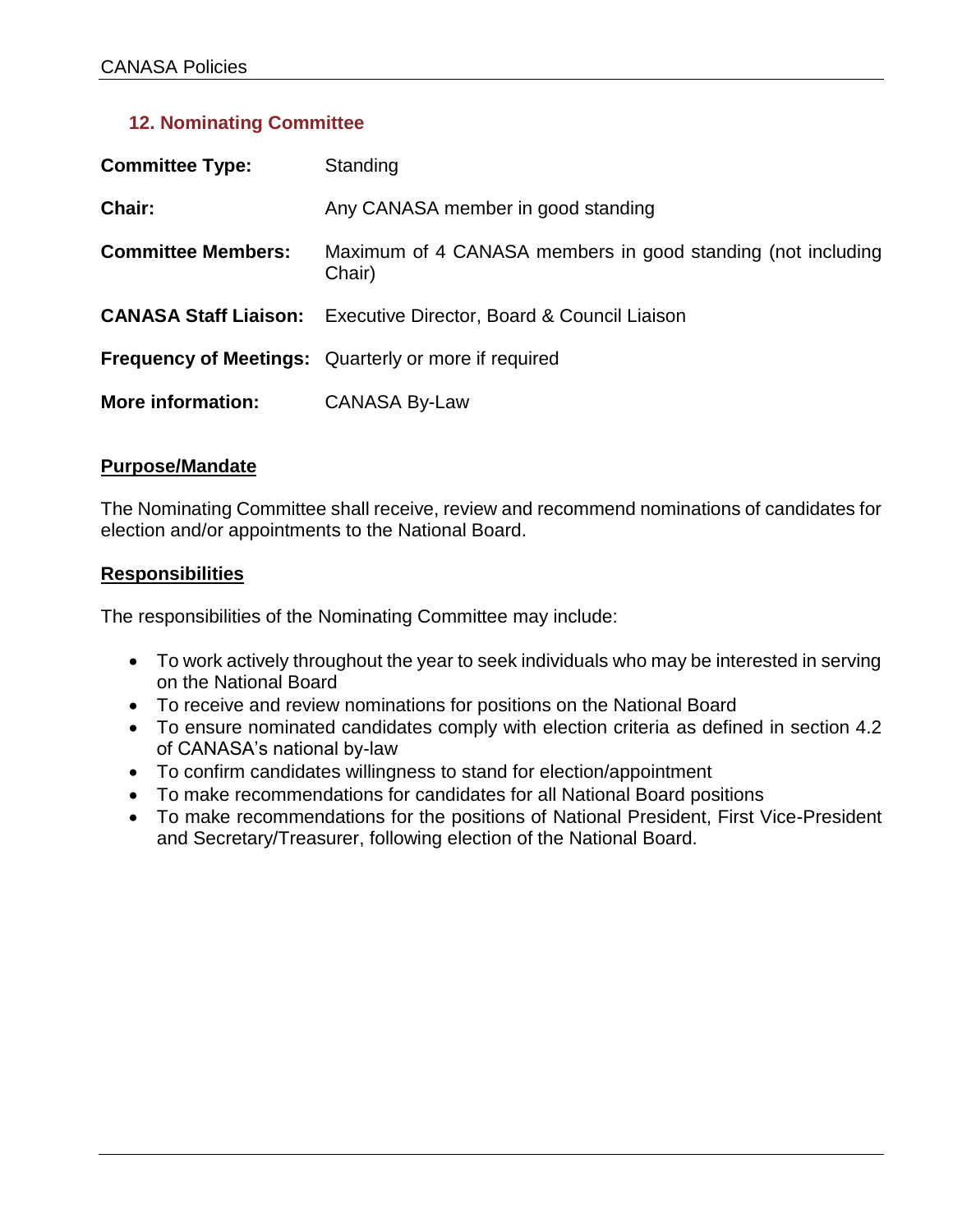# **13. Scholarship Committee**

| <b>Committee Type:</b>                    | Standing                                                                                                             |  |
|-------------------------------------------|----------------------------------------------------------------------------------------------------------------------|--|
| Chair:                                    | Any CANASA member                                                                                                    |  |
| <b>Committee Members:</b>                 | The Scholarship Selection Committee will be comprised of a<br>representative from each of the regions across Canada. |  |
| <b>CANASA Staff Liaison:</b>              | Director of Marketing, Board & Council Liaison                                                                       |  |
| <b>Frequency of Meetings:</b> As required |                                                                                                                      |  |
| <b>More information:</b>                  | None                                                                                                                 |  |

### **Purpose/Mandate**

To review scholarship submissions and work with staff to determine program criteria, select the winning candidate(s) and provide feedback and suggest enhancements to the program.

#### **Responsibilities**

• Submit program criteria to the national board for review and approval. Review and rate the submissions based on the program criteria and provide the National Board with a list of winners to be announced to the membership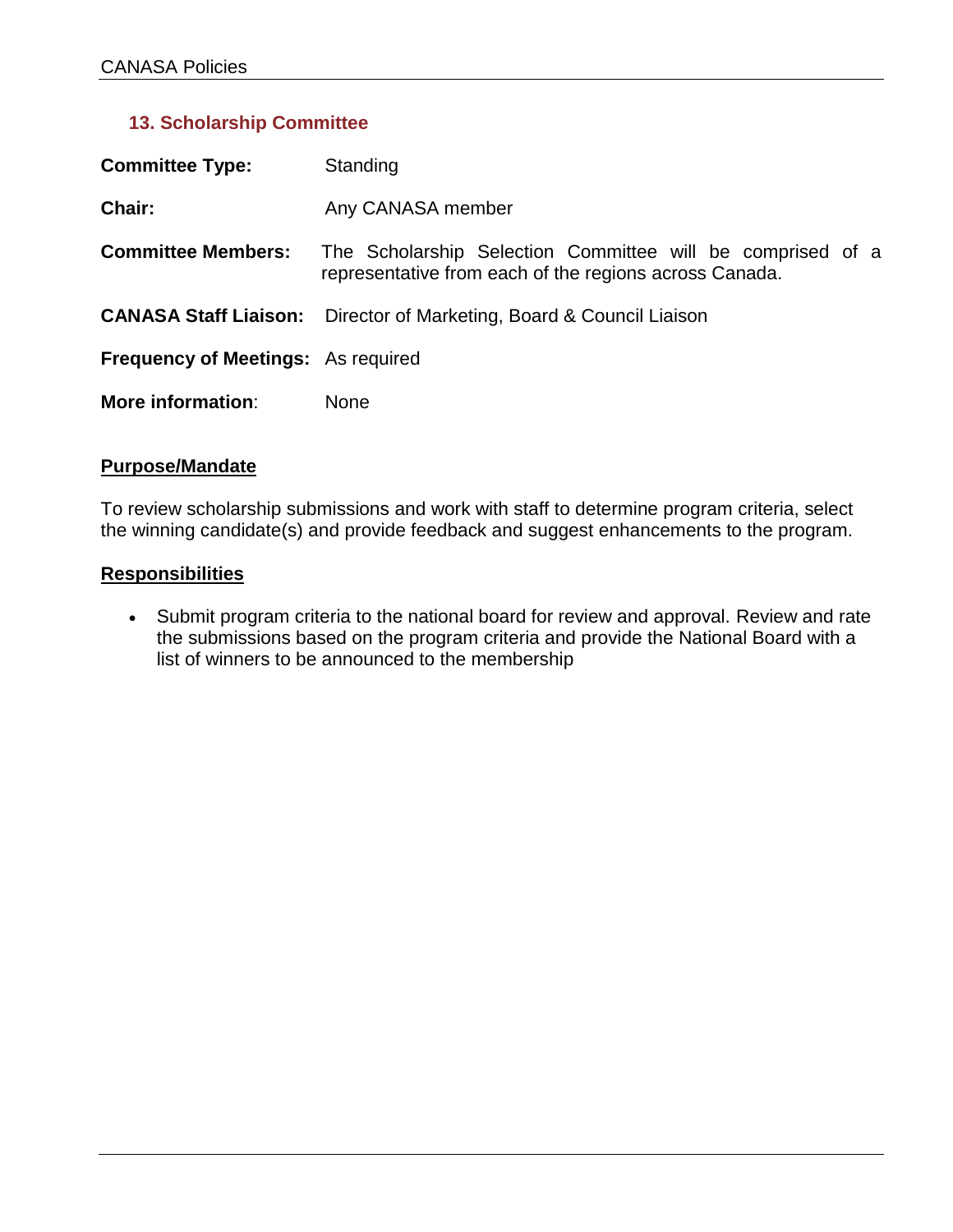# **14. Strategic Planning Committee**

| <b>Committee Type:</b>                                 | Standing                                                                                                                                                                                                                                                                                                                                                                                                                                                        |  |  |
|--------------------------------------------------------|-----------------------------------------------------------------------------------------------------------------------------------------------------------------------------------------------------------------------------------------------------------------------------------------------------------------------------------------------------------------------------------------------------------------------------------------------------------------|--|--|
| Chair:                                                 | Any CANASA National Board member                                                                                                                                                                                                                                                                                                                                                                                                                                |  |  |
| <b>Committee Members:</b>                              | 2-5 committee members shall be selected based on the following<br>criteria:                                                                                                                                                                                                                                                                                                                                                                                     |  |  |
|                                                        | May or may not be members of CANASA;<br>٠<br>A comprehensive understanding of strategy development and<br>$\bullet$<br>demonstrated skills in a similar type of organization and<br>structure;<br>Committee members must represent a broad base of the<br>$\bullet$<br>industry including various verticals and company sizes;<br>Members must be committed to short turnaround time - focus on<br>$\bullet$<br>deliverable and meeting deadlines is important. |  |  |
| <b>CANASA Staff Liaison:</b> Executive Director        |                                                                                                                                                                                                                                                                                                                                                                                                                                                                 |  |  |
| <b>Frequency of Meetings:</b> Quarterly or as required |                                                                                                                                                                                                                                                                                                                                                                                                                                                                 |  |  |
| More information:                                      | <b>None</b>                                                                                                                                                                                                                                                                                                                                                                                                                                                     |  |  |

### **Purpose/Mandate**

To develop a process for the determination/validation of CANASA's vision, mission and strategic objectives for presentation to the National Board of Directors

### **Responsibilities**

- Evaluate internal and external resources available to help the Association determine its strategic direction, such as research, surveys, benchmarking, environmental scans etc.
- Research and review metrics from the security industry sector in Canada.
- Formulate written recommendations for the National Boards consideration.
- Report on committee activity at each National Board meeting.